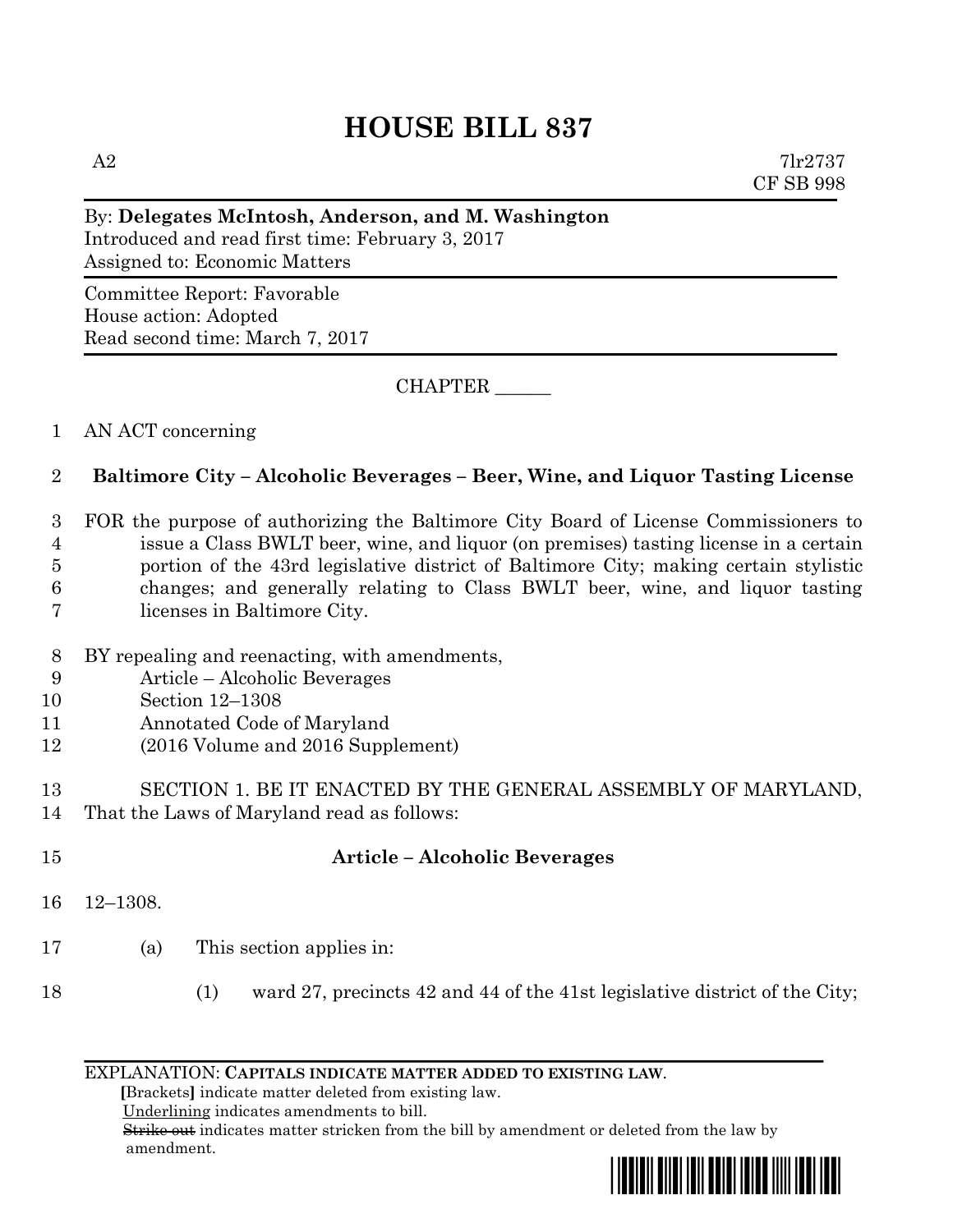| $\overline{2}$<br><b>HOUSE BILL 837</b> |                                                                                                                                                                                                                          |                                                                                                                                                                                                                    |  |  |  |
|-----------------------------------------|--------------------------------------------------------------------------------------------------------------------------------------------------------------------------------------------------------------------------|--------------------------------------------------------------------------------------------------------------------------------------------------------------------------------------------------------------------|--|--|--|
| $\mathbf{1}$                            |                                                                                                                                                                                                                          | (2)<br>ward 27, precincts 41 and 48 of the 43rd legislative district of the City;                                                                                                                                  |  |  |  |
| $\overline{2}$<br>$\boldsymbol{3}$      | THE CITY;                                                                                                                                                                                                                | (3)<br>WARD 12, PRECINCT 3 OF THE 43RD LEGISLATIVE DISTRICT OF                                                                                                                                                     |  |  |  |
| $\overline{4}$                          |                                                                                                                                                                                                                          | (4)<br>ward 11, precinct 5 of the 44th legislative district of the City; and                                                                                                                                       |  |  |  |
| $\overline{5}$<br>6<br>7                | [The] THE 3000 block of Frederick Avenue in ward 20, precinct<br>$(4)$ (5)<br>9 of the 44A legislative district of [Baltimore] THE City, based on the [legislative<br>districting] LEGISLATIVE DISTRICTING Plan of 2012. |                                                                                                                                                                                                                    |  |  |  |
| 8                                       | (b)                                                                                                                                                                                                                      | There is a Class BWLT beer, wine, and liquor (on premises) tasting license.                                                                                                                                        |  |  |  |
| 9<br>10                                 | $\left( \text{c} \right)$<br>license.                                                                                                                                                                                    | The Board may issue the license to a holder of a Class A beer, wine, and liquor                                                                                                                                    |  |  |  |
| 11<br>12                                | The license authorizes the holder to allow on-premises consumption of beer,<br>(d)<br>light wine, and liquor for tasting.                                                                                                |                                                                                                                                                                                                                    |  |  |  |
| 13                                      | (e)                                                                                                                                                                                                                      | The license may be issued as:                                                                                                                                                                                      |  |  |  |
| 14<br>15                                |                                                                                                                                                                                                                          | a daily tasting license, that may be issued not more than 12 times to a<br>(1)<br>single license holder in a license year;                                                                                         |  |  |  |
| 16<br>17                                |                                                                                                                                                                                                                          | a 26-day or 52-day tasting license, each of which may be used<br>(2)<br>consecutively or nonconsecutively; and                                                                                                     |  |  |  |
| 18                                      |                                                                                                                                                                                                                          | (3)<br>a tasting license that may be used daily throughout the year.                                                                                                                                               |  |  |  |
| 19<br>$20\,$                            | (f)<br>provides.                                                                                                                                                                                                         | An applicant shall apply for the license on a form that the Board<br>(1)                                                                                                                                           |  |  |  |
| 21<br>22                                | requested to occur.                                                                                                                                                                                                      | The form shall specify the date or dates on which the tasting is<br>(2)                                                                                                                                            |  |  |  |
| $23\,$<br>24                            |                                                                                                                                                                                                                          | The application and payment for the daily license shall be submitted at<br>(3)<br>least 7 days before the tasting event.                                                                                           |  |  |  |
| 25<br>$26\,$                            |                                                                                                                                                                                                                          | The application and payment for the 26-day tasting license and the<br>(4)<br>52-day tasting license shall be made at least 7 days before the first proposed tasting event.                                         |  |  |  |
| $27\,$<br>28<br>29                      |                                                                                                                                                                                                                          | The holder of a 26-day tasting license and the holder of a 52-day<br>(5)<br>tasting license shall notify the Board, on a form that the Board approves, of additional<br>tasting events authorized by the licenses. |  |  |  |